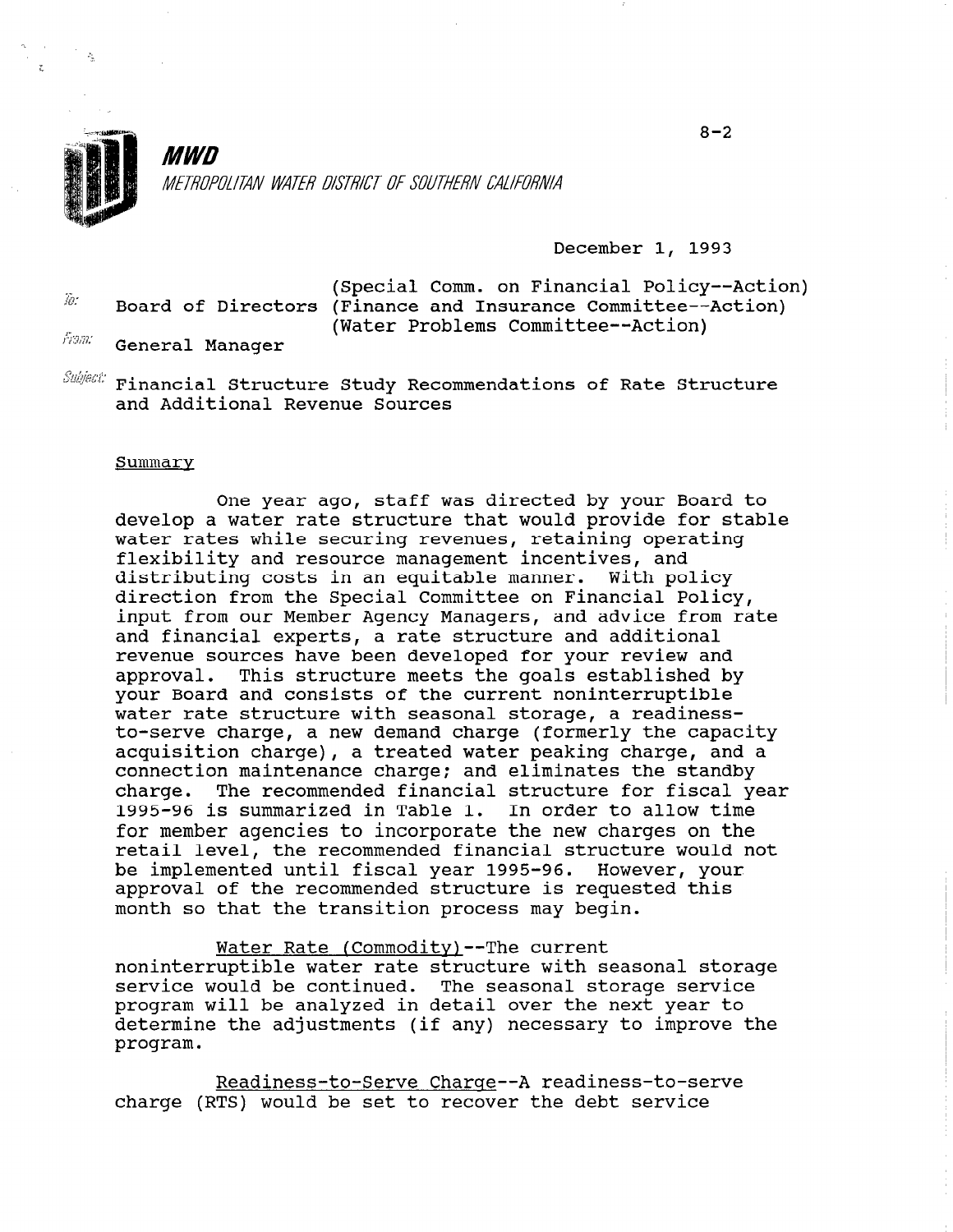# Board of Directors -2- December 1, 1993

not paid from taxes necessary to meet reliability and quality needs of existing users. The charge would be allocated to each member agency on the basis of a rolling average of historic water purchases from Metropolitan. The RTS assures that all member agencies pay a share of the fixed costs necessary to meet their reliability and quality needs. In fiscal year 1995-96, the RTS charge would be about \$66 million and would replace the standby (parcel) charge. In the future, a treated water RTS charge would be considered to cover the debt service related to water treatment for existing users.

New Demand Charge--The new demand charge (formerly called the capacity acquisition charge) would recover the costs associated with accommodating new demands on Metropolitan's system. The charge would be based on water use, thus those users creating increases in demand on Metropolitan's system would pay for the cost of new<br>facilities necessary to meet those demands. The initial facilities necessary to meet those demands. charge, to be implemented in fiscal year 1995-96, would collect \$1,000 per acre-foot of new demand and then increase over five years to reflect the full cost of new capacity. The charge would be allocated to each member agency based on the increase in a rolling four year average of historic water purchases above a base four year average.

Treated Water Peaking Charge--The treated water peaking charge would be a relatively modest charge to encourage agencies that peak off Metropolitan's treatment facilities during the summer to change their behavior or more equitably share in the cost of facilities to meet their needs. This charge would be based on behavior in calendar year 1996 with the first revenue collected in fiscal year 1997-98.

Connection Maintenance Charqe--The connection maintenance charge is intended to recover a portion of the costs associated with maintaining service connections. Initially, the charge would collect \$50 per cubic-foot per second (cfs) up to a maximum of \$5,000 per connection per month.

With implementation of the proposed rate structure in fiscal year 1995-96, member agency water bills would increase as a result of a move from the standby charge (currently collected on the tax bill) to a RTS charge collected from our member agencies. With the recommended additional revenue sources in place, the base rate and the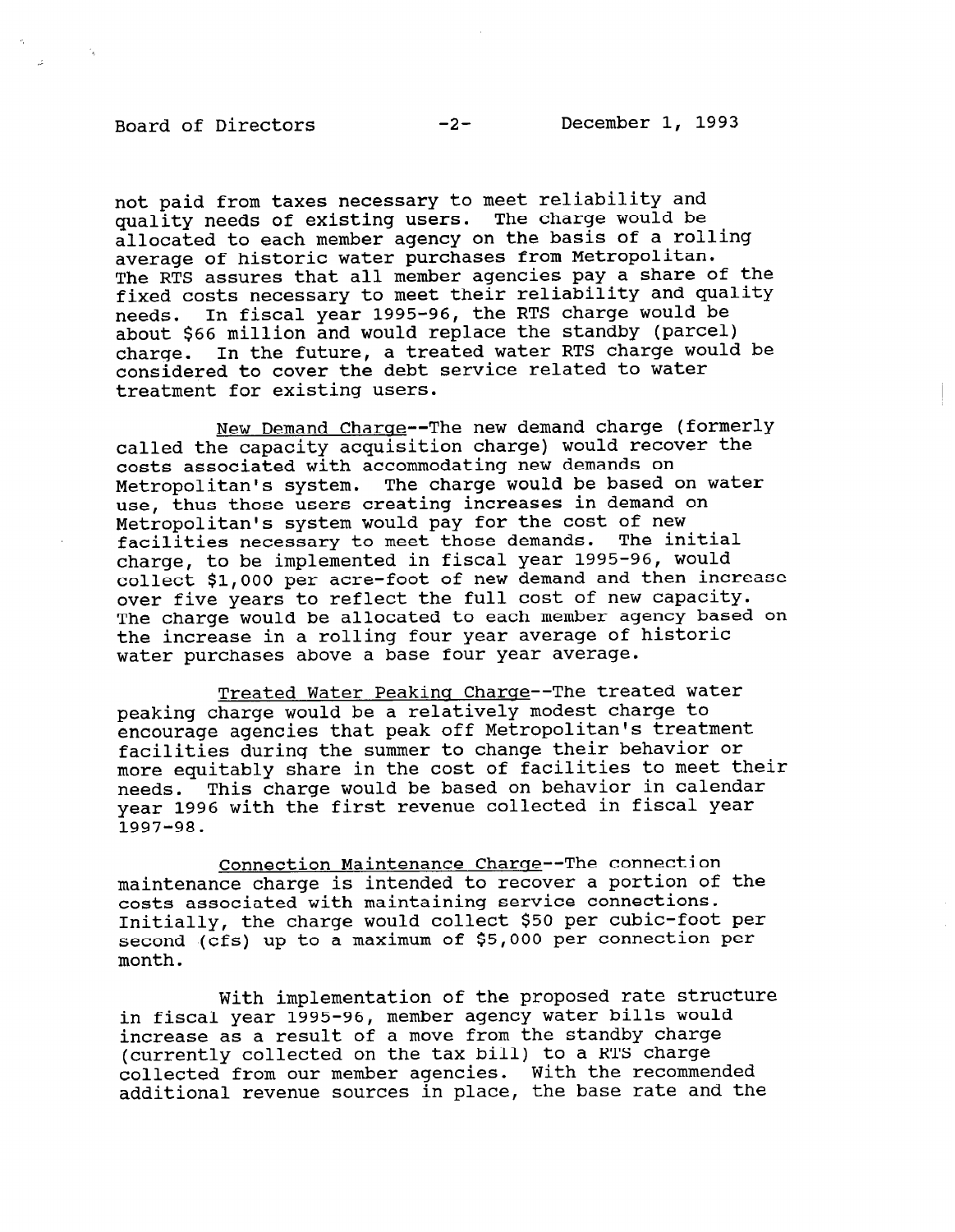treatment surcharge would not increase. However, the replacement of the standby charge with a RTS charge most likely will create a retail water rate impact because of the transfer of charges from property tax bills to the member agencies. The estimated average rate impact on the retail level in fiscal year 1995-96 has been held to about 10 percent, with an offsetting average reduction of about 7 percent due to the elimination of the standby charge.

Metropolitan's legal advisors have noted that both the RTS charge and the connection maintenance charge could be characterized as "availability of service" charges under the Metropolitan Water District Act. Metropolitan would therefore be precluded from levying the RTS and connection maintenance charges in the same fiscal year in which the standby charge is imposed.

# Benefits of the New Financial Structure

The proposed financial structure provides a more equitable method of allocating costs between existing and new demands, establishes a commitment to the Capital Improvement Program (CIP), and provides revenue stability.

With the RTS charge, member agencies would share with the RIS Charge, member agencies would in funding the debt service associated with maintaining quality and reliability for existing users in proportion. to their respective demands on Metropolitan. Those agencies that create increases in demand would be responsible for paying the portion of the CIP designed to accommodate that increase through the new demand charge. In addition, the connection maintenance charge would assure a more equitable distribution of the costs of maintaining those connections. Likewise, the treated water peaking charge would recover some of the costs of meeting peak demand from those agencies<br>that display summertime peaking behavior.

By tying the debt service to the RTS and new demand charges, the member agencies would proportionately share in commitment toward capital expenditures necessary to meet demands. The RTS charge would provide stability and predictability in the overall revenue stream since, in total, the revenue generated from this charge would not vary with water sales. By providing for debt repayment from a fixed revenue source, Metropolitan's arguments for high debt ratings would be strengthened with the goal of accessing capital markets at the lowest possible interest rates.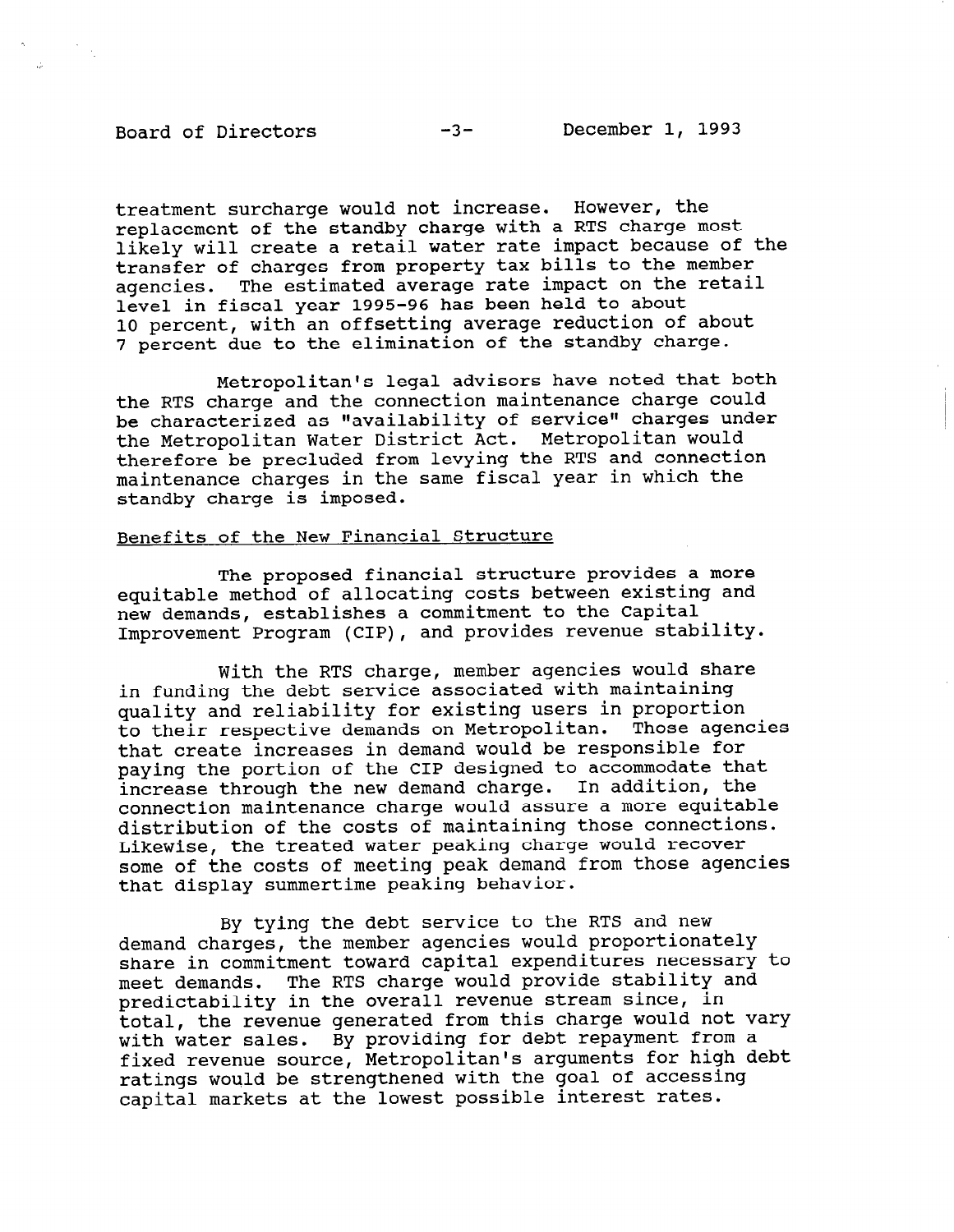# Detailed Report

This letter describes the recommended financial structure, indicates the rate impact of implementation, shows how the recommended structure achieves the Financial Structure Study (Study) objectives, describes the need to implement the recommended structure, and lists additional steps for implementation.

# Rate Structure

It is recommended that the current noninterruptible water rate structure with seasonal storage service be continued. There was consensus with our member agencies that this rate structure generally works well, promotes system operating flexibility, and provides regional water resource management incentives. Recognizing the additional benefit that long-term seasonal storage water provides penerit that fong-term seasonal storage water provides compared to short-term (shift) seasonal water, staff will analyze the seasonal storage program next year to determine what adjustments are necessary to improve the program.

# Additional Revenue Sources

Seven methods of generating additional revenue Seven methods of generating additional revenue (other than water rates) were considered and analyzed. Four methods are recommended. A readiness-to-serve charge, a new demand charge, a treated water peaking charge and a connection maintenance charge are described in more detail<br>below. Detailed calculation methods for each revenue soure below. Detailed calculation methods for each revenue source<br>are included in Attachment 1.

# Readiness-to-Serve Charge

A RTS charge would be set to recover the debt service, not paid from taxes, for meeting the reliability and quality needs of existing users. That portion of the debt service necessary to meet growing demands would not be met through the RTS charge but rather through the new demand charge described below. In fiscal year 1995-96, the RTS charge would generate about \$66 million in revenues and would replace the standby (parcel) charge. Your Board would directly control the size of the RTS charge through approval Metropolitan's member agencies would share

Metropolitan's member agencies would share proportionately in a commitment toward Metropolitan's capital projects and programs to ensure water supplies and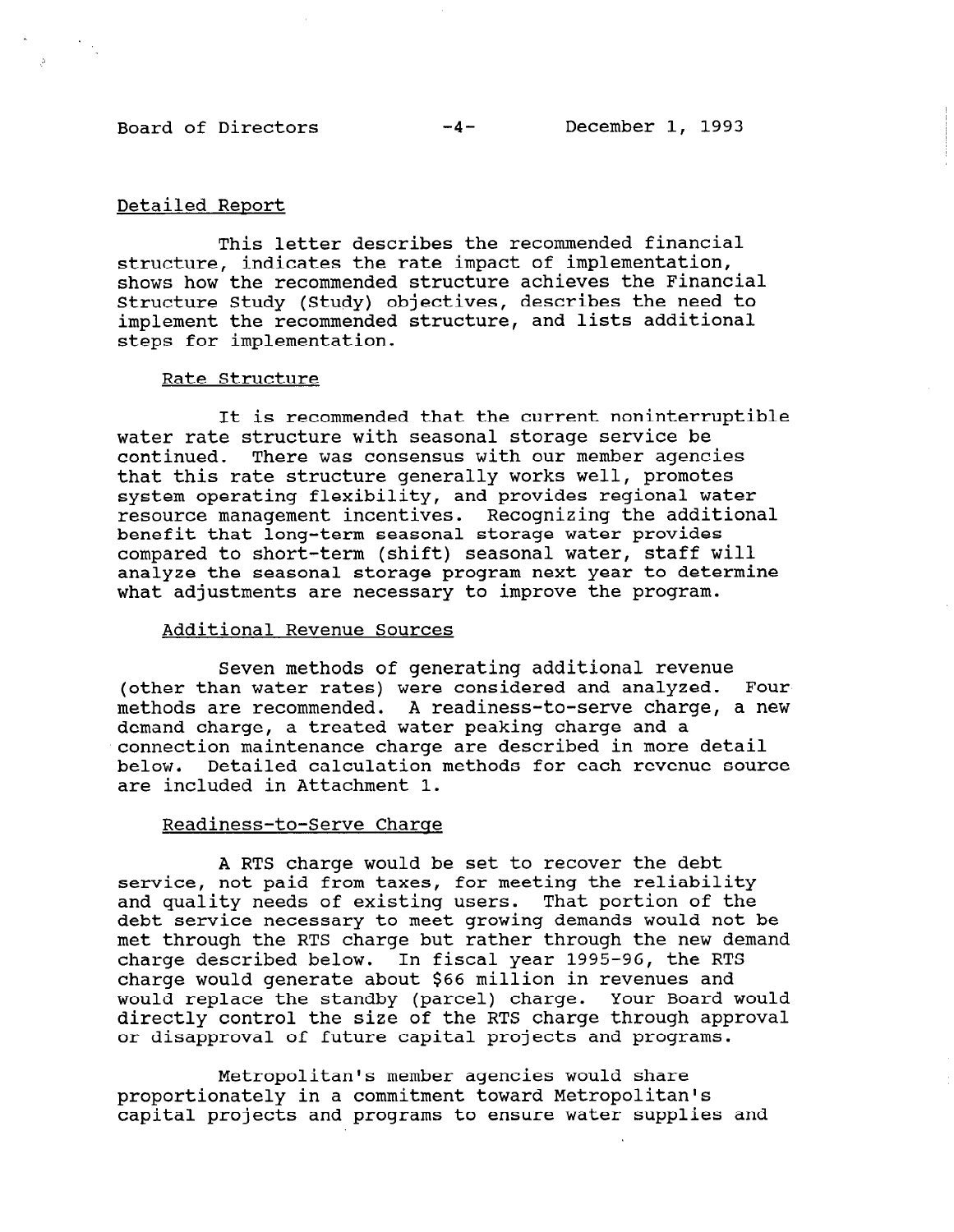$\mathcal{F}_{\mathcal{F}_{\mathbf{a}}}$ 

reliability for existing users. This charge would provide stability and predictability in the overall revenue stream since, in total, the revenue generated from this charge would not vary with water sales. By providing for debt repayment from a fixed revenue source, Metropolitan's arguments for high debt ratings would be strengthened with the goal of accessing capital markets at the lowest possible interest rates.

The charge would be allocated to each member agency on the basis of a rolling average of historic water purchases from Metropolitan. Although a member agency may develop enough local supplies to become "independent" of Metropolitan, that agency would still be required to pay a minimum portion of the RTS charge since Metropolitan's water serves as a supplemental source in case of a local supply outage. This minimum amount would be based on 50 percent of each agency's base two year historic average water purchases from Metropolitan, and would be revisited after the completion of the Integrated Resources Planning Process.

It is recommended that a treated water RTS charge be developed in the future would be tied to develop the function of the function of the function of the function of the function of the function of the function of the function of the function of the function of the functi be developed in the future. This charge would be tied to debt service (not paid by taxes) related to water treatment and would be used to offset costs paid through the treated water surcharge.

#### New Demand Charge

One of the major objectives of the Financial One of the major objectives of the financial Structure Study is to incorporate provisions for growth to pay its fair share. The new demand charge (formerly called the capacity acquisition charge) would recover the costs associated with accommodating new demands on Metropolitan. The proceeds from the charge would be used to reduce outstanding debt or offset non-tax supported debt service requirements. These charges would be based on increased water use above a four-year base. Details of this calculation are included in Attachment 1.

The initial charge would collect \$1,000 per acre-foot (AF) of new demand and increase over five years to reflect the full cost of new capacity (the current estimate based on the existing CIP is about  $$2,480$  per AF). The charge would be implemented in fiscal year 1995-96 to allow our member agencies and subagencies the opportunity to establish mechanisms, such as a connection fee, to collect these charges outside of their water rates. The charge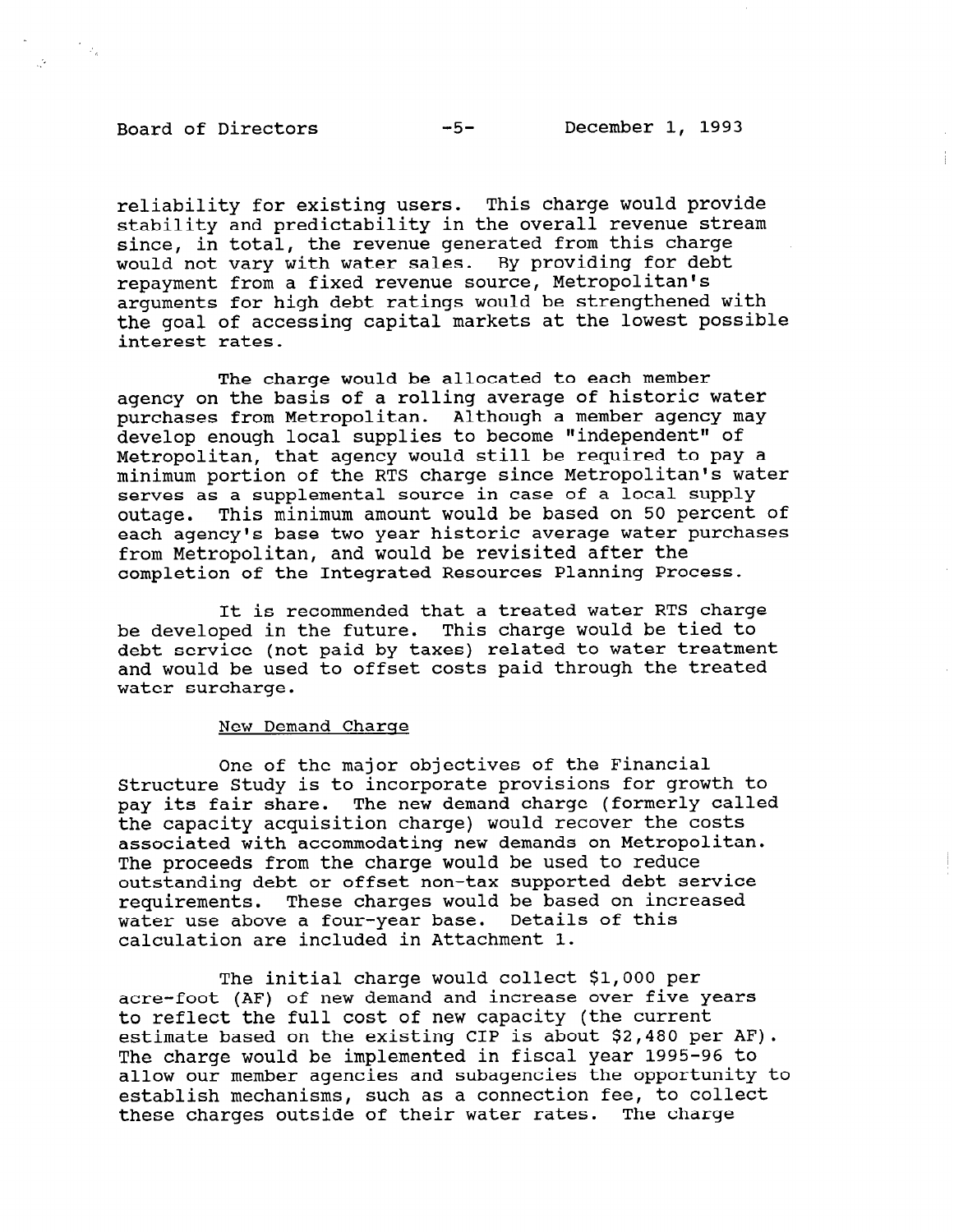# Board of Directors -6- December 1, 1993

 $\frac{1}{2}$ 

would be calculated and reviewed annually to reflect any changes in the capital projects and programs designed to accommodate growth. The charge would be paid over 15 years, a period that is reflective of the average weighted life of Metropolitan's outstanding long-term debt. The payments would include carrying costs.

A nexus study will be conducted to document the allocation of capital projects and program costs to accommodate new demands as it relates to implementation of the new demand charge. This study will be completed in June 1994.

### Treated Water Peaking Charge

The treated water peaking charge would be a relatively modest charge to encourage agencies that peak off Metropolitan's treatment facilities during the summer to change their behavior or share more equitably in the co change their behavior or share more equitably in the cost of facilities necessary to provide this service. A tiered peaking charge would be based on levels of treated water peaking during May through September. The revenue (if any) collected would be used to reduce the treated water. surcharge in the following fiscal year. This charge would be implemented in January 1996 with the first revenue (if any) collected in fiscal year 1997-98. With a three year lead time, agencies would be able to add storage facilities and/or modify their operations in order to minimize or avoid peaking charges. Metropolitan would be able to assist agencies in analyzing their peaking practices and recommend modifications to reduce peaking.

The connection maintenance charge is intended to recover a portion of the costs associated with maintaining service connections. This charge would be implemented in fiscal year 1995-96 and would initially collect \$50 per cfs up to a maximum of \$5,000 per connection per month. Since some connections provide benefits to Metropolitan as well as the member agency, the charge would be allocated to the portion of flow that services the agency exclusively. Each connection would be reviewed to determine its level of use and the portion of flow (if any) that accommodates Metropolitan's needs.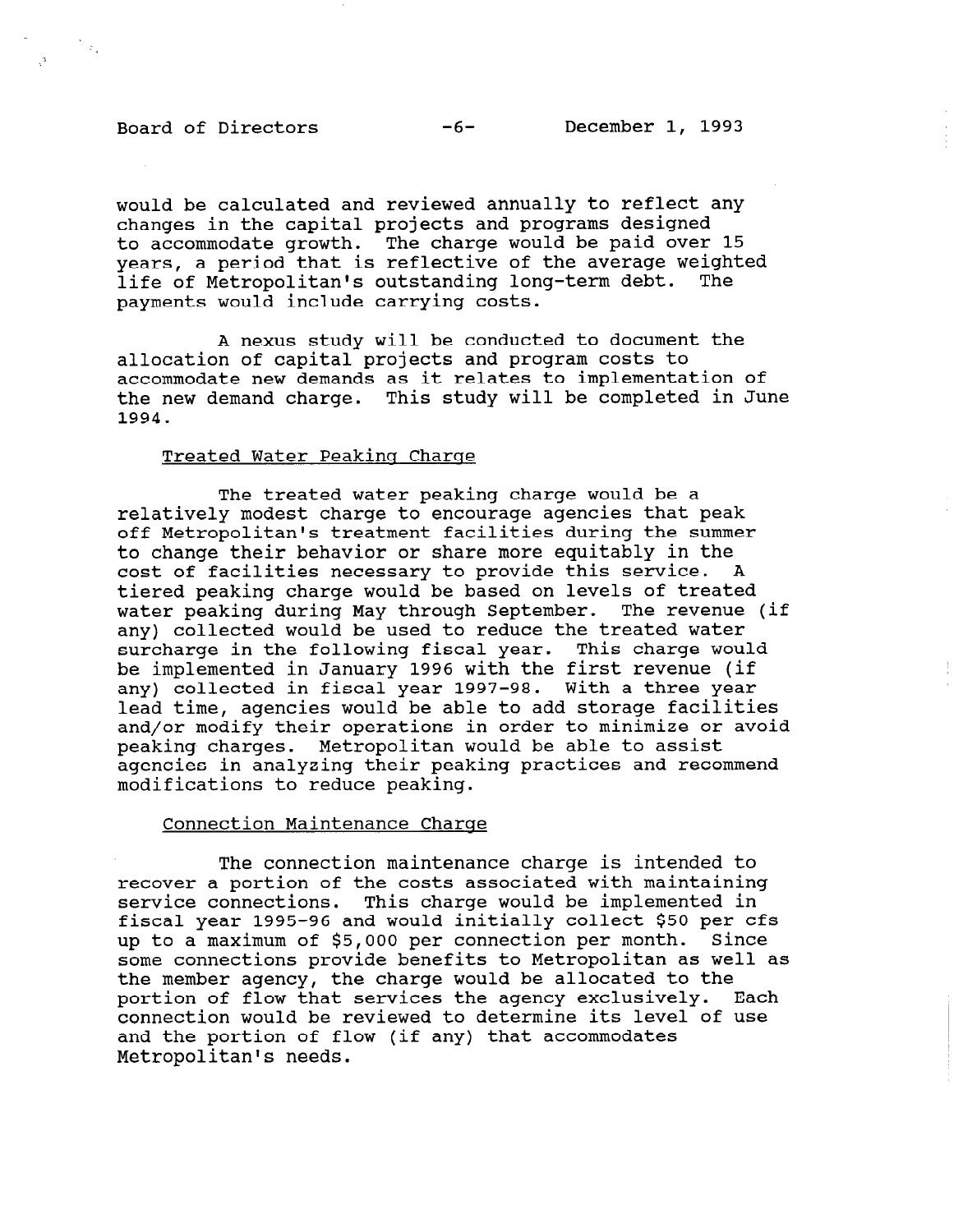# Rate Implications

The impacts of the new revenue sources in fiscal year 1995-96 and the subsequent three years are summarized in Table 2 and graphically depicted in Figure 1. With the recommended additional revenue sources in place in fiscal year 1995-96, the base rate and treatment surcharge would not increase. The replacement of the standby charge with a RTS charge will create a water rate impact on our member agencies because of the transfer of charges from property tax bills to the member agencies' water bills. The average rate increase at the retail level in fiscal year 1995-96 is estimated to be about 10 percent, with an offsetting decrease of about 7 percent from the removal of the standby charge.

For fiscal year 1994-95, it is recommended that a ror fiscal year 1994-95, it is recommended.<br>Through charge of \$50 million be continued. Through reductions in our operations and maintenance costs, requestions in our operations and maintenance costs, refinements in our projected costs, and low interest rate financing, the average retail rate increase for fiscal year<br>1994-95 has been held to less than 6.5 percent.

# Financial Structure Study Goals

 $T$  throughout the evolutionary process of reaching  $\mathcal{L}$ the evolutionary process of reaching the goals and objective structures and objective  $\alpha$ the proposed structure, the goals and objectives of the study have driven the selection process. In particular, the recommended financial structure provides: (1) revenue stability through the RTS charge; (2) requires agencies that are increasing their demands on Metropolitan to pay its fair share, encourages conservation, and stimulates local resource development through the new demand charge; (3) provides system operating flexibility and water management incentives by continuing the seasonal storage service and adding a treated water peaking charge; and  $(4)$  provides an equitable distribution of costs through the RTS, new demand, connection maintenance, and treated water peaking charges. A summary of how the recommended financial structure meets the Study's objectives is shown in Table 3.

### Next Steps In order to implement such an important

In order to implement such an important restructuring, meet our member agencies' financial needs, and allow time for complete analysis, certain items will require additional analysis. Areas for further refinement include the following: (1) seasonal storage pricing for short-term and long-term water; (2) a long-term seasonal storage program that provides contractual conditions for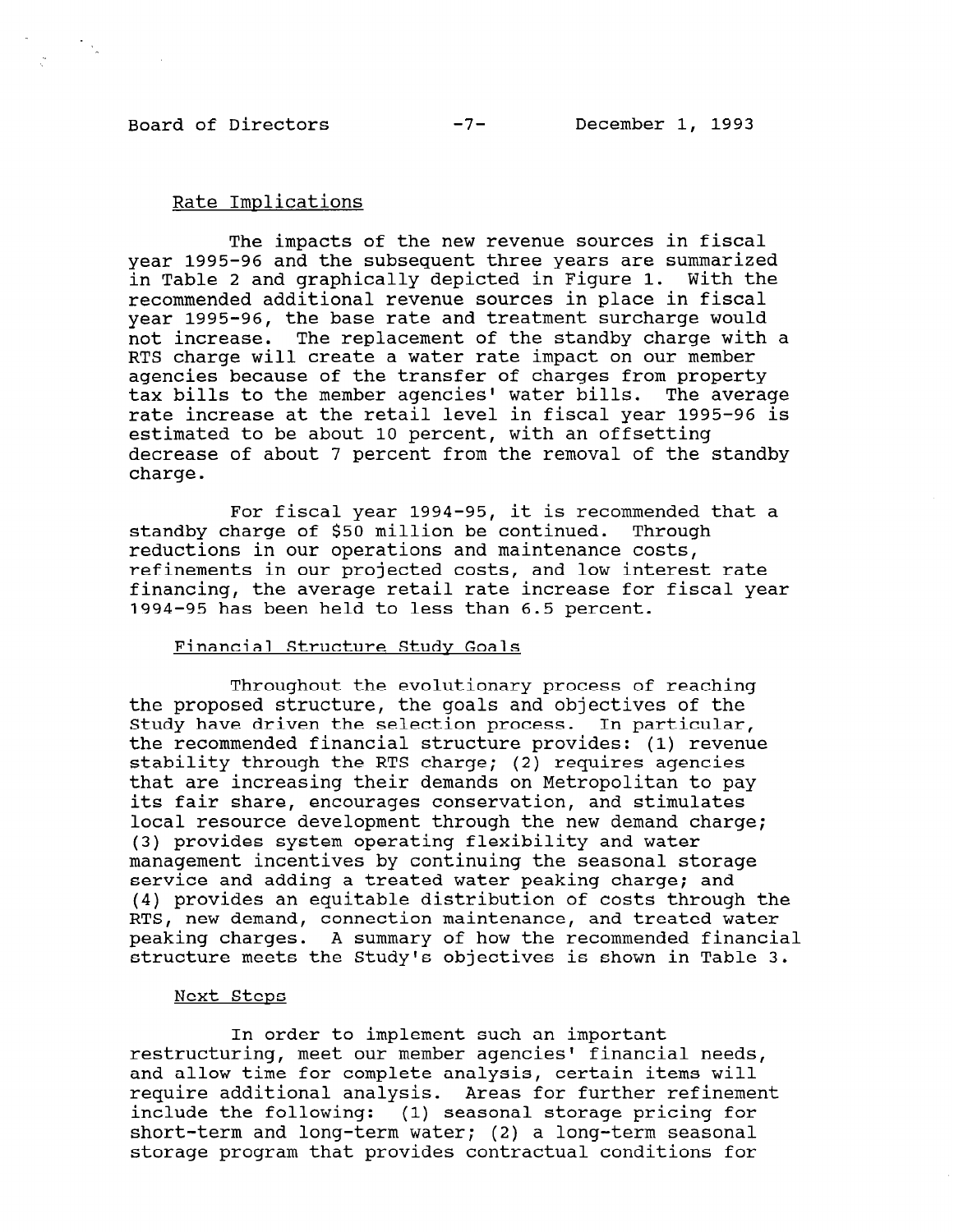$\frac{1}{\sqrt{2}}\frac{1}{\sqrt{2}}$ 

utilizing that water; (3) peaking management assistance to member agencies; and (4) a nexus study for the new demand charge. In addition, a Comprehensive Drought Management Program that considers the interrelationship between the Seasonal Storage Service Program, the Incremental Interruption and Conservation Plan (IICP), and the recommended financial structure will be developed with input from the member agencies. The recommended financial structure can be adopted without the above elements.

In January, a Resolution of Intent for the readiness-to-serve charge, new demand charge, treated water peaking charge, and connection maintenance charge will be brought to your Board for approval.

The recommendations made in this letter are exempt from the California Environmental Quality Act by Public Resources Code Section 21080 (b)(8) since it recommends restructuring of rates and other charges which are for the purposes of the same other charges which are for the purposes or: (1) meeting operating expenses, (2) purch or leasing supplies, equipment or materials, (3) meeting fundicial reserve needs and requirements, and (4) obta. funds for capital projects necessary to maintain service within existing service areas.

#### Board Committee Assignments

# SPECIAL COMMITTEE ON FINANCIAL POLICY, FINANCE AND

This letter is referred for action to:

The Special Committee on Financial Policy pur to its authority to study and make recommendations with<br>regard to alternative rate structures and revenue sources;

The Special Committee on  $\mathbb{R}^n$  pursuant  $\mathbb{R}^n$  pursuant  $\mathbb{R}^n$  pursuant  $\mathbb{R}^n$ 

The Finance and Insurance Committee because of its authority to determine revenues to be obtained through sales of water, water standby or availability of service charges, and the levying of taxes, pursuant to Administrative Code Section  $2441(e)$ ; and

The Water Problems Committee because of its authority to study, revise, and make recommendations with regard to the selling prices of water and conditions governing sales and exchanges of water, and to the allocation of water standby or availability of service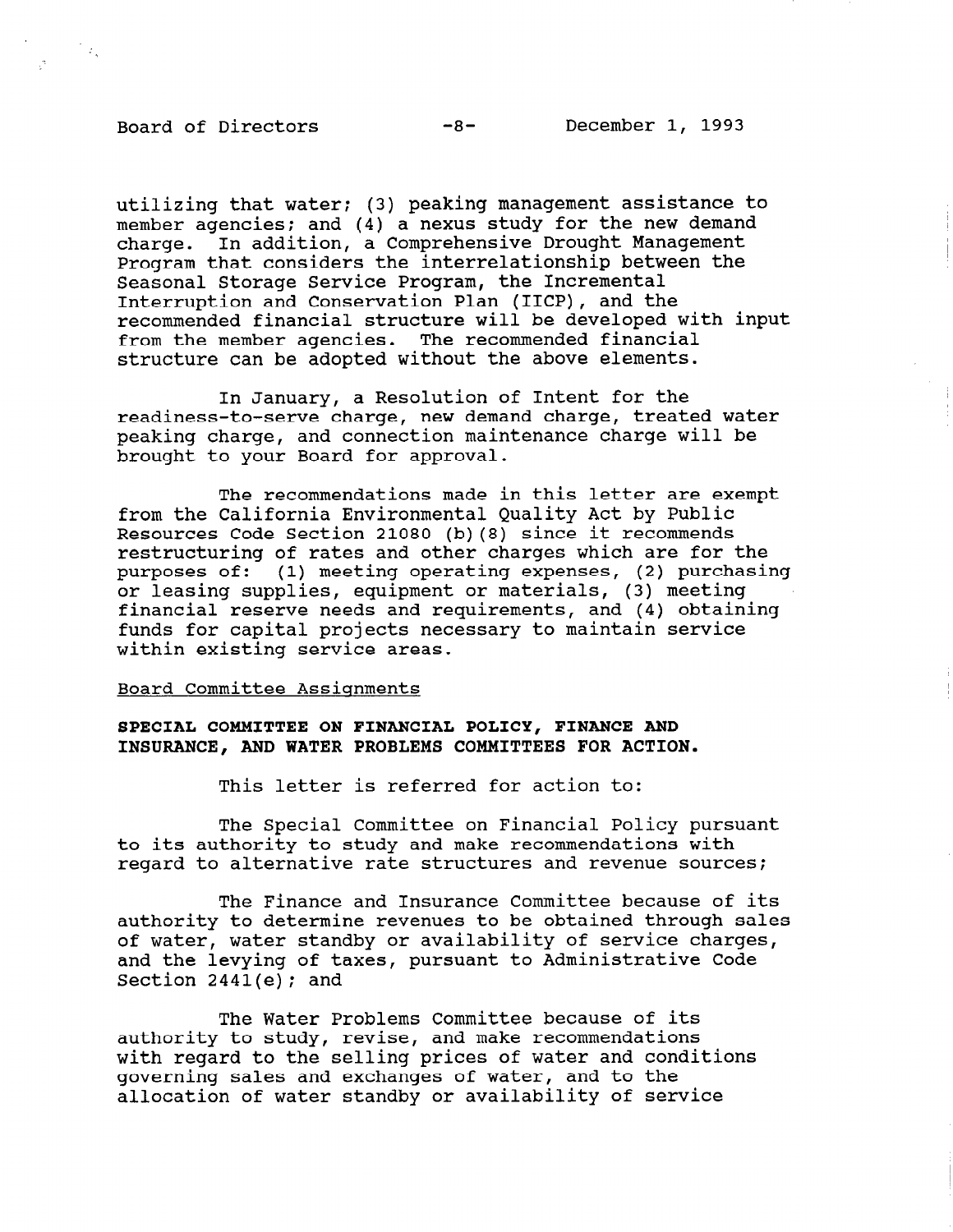Board of Directors -9- December 1, 1993

 $\mathcal{E}_\infty$ 

revenue requirements, pursuant to Administrative Code Sections  $2481(c)$  and  $(e)$ .

### Recommendation

It is recommended that the Board approve the rate structure and additional revenue sources from a readiness-to-serve charge, new demand charge, treated water peaking charge, and connection maintenance charge, summarized in Table 1 and described in this Board letter, with implementation to be in fiscal year 1995-96. It is additionally recommended that the Board find that the recommendation of the proposed revisions to Metropolitan's rate structure and additional revenue sources is exempt from the provisions of the California Environmental Quality Act since it recommends restructuring of rates and other charges which are for the purposes of meeting operating expenses; which are for the purposes of meeting operating experiences purchasing of leasing supplies, equipment of material meeting financial reserve needs and requirements; and<br>obtaining funds for capital projects necessary to maintain service within existing service areas.

ohn R. Wodraska

JMB:hah

Attachments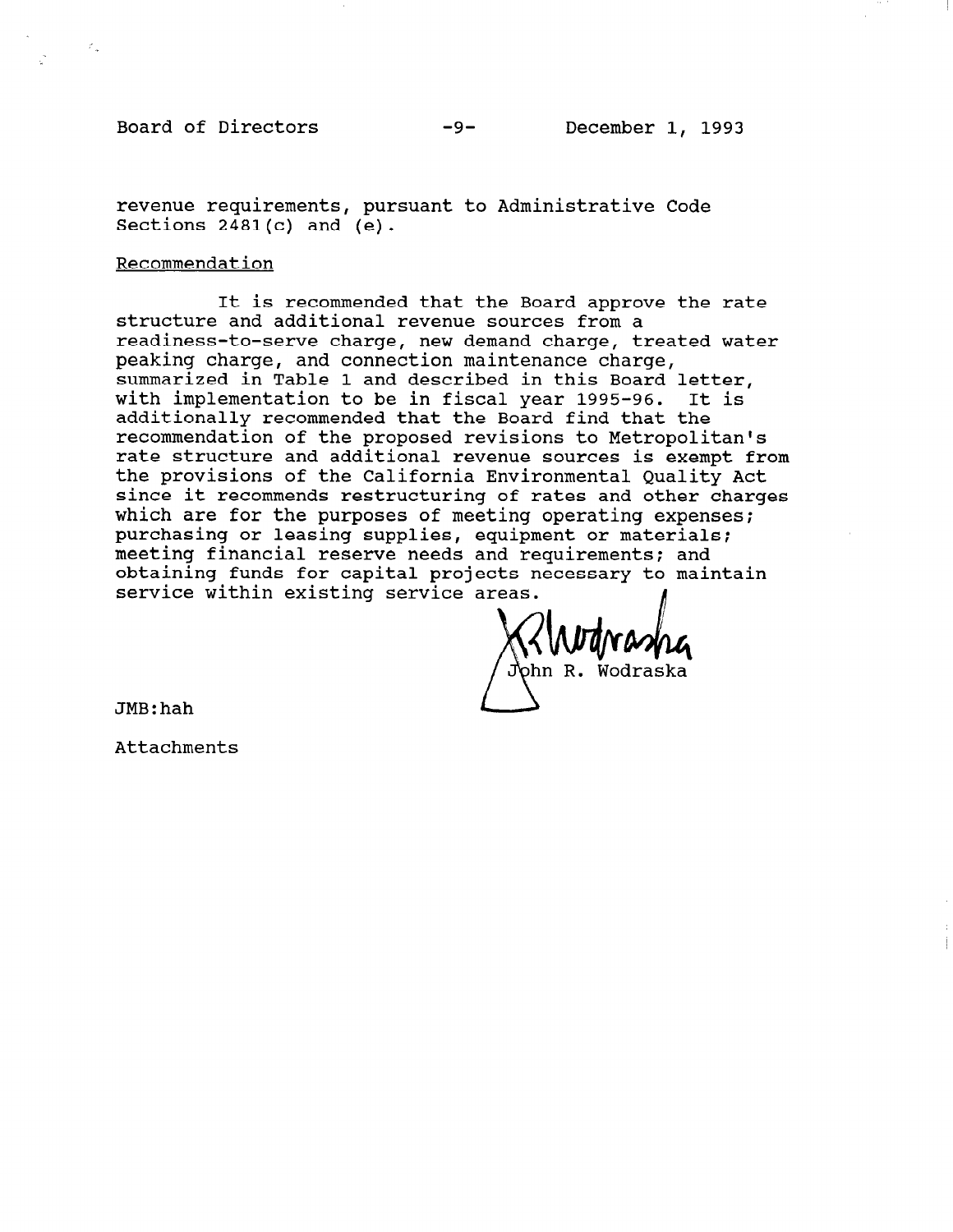TABLE 1

### RECOMMENDED FINANCIAL STRUCTURE

 $\hat{\mathbf{r}}$  $\frac{1}{2}$ 

 $\omega$ 

| Component                                             | Description                                                                                                                                            | Effective Date  |
|-------------------------------------------------------|--------------------------------------------------------------------------------------------------------------------------------------------------------|-----------------|
| Noninterruptible/<br>Seasonal Rates                   | Maintain Current Structure                                                                                                                             |                 |
| Readiness-to-Serve<br>Charge                          | Recovers Debt Service Associated<br>with Reliability and Quality for<br><b>Existing Users</b>                                                          | July 1, 1995    |
|                                                       | Estimated Initial Revenues Equal to<br>\$66 Million Allocated on the Basis of<br>Percent of Two-Year Average Sales During<br>FY 1992-93 and FY 1993-94 |                 |
|                                                       | Minimum Charge Equal to 50 Percent<br>of Base Allocation                                                                                               |                 |
| New Demand<br>Charge (Capacity<br>Acquisition Charge) | Recovers Capital and Carrying Costs<br>Associated with Meeting New Demands                                                                             | July 1, 1995    |
|                                                       | Initial Charge Equal to \$1,000/AF for<br>(Every Acre-Foot) over Base Period Use                                                                       |                 |
|                                                       | Base Period Equal to Four-Year Average<br>FY 1989-90 thru FY 1992-93                                                                                   |                 |
|                                                       | 15-Year Repayment Period, Carrying Cost<br>at MWD Cost of Capital                                                                                      |                 |
|                                                       | First Collection in FY 1996-97                                                                                                                         |                 |
| Connection<br>Maintenance<br>Charge                   | Recovers Some of the Costs Associated<br>with Maintaining Connections                                                                                  | July 1, 1995    |
|                                                       | Initial Charge Equal to \$50/cfs<br>Connected Capacity; \$5,000 Maximum<br>per Month                                                                   |                 |
|                                                       | Estimated Revenues of \$7 Million                                                                                                                      |                 |
| Treated Water<br>Peaking Charge                       | Recovers Some of the Costs<br>Associated with Peaking                                                                                                  | January 1, 1996 |
|                                                       | Amount Collected Dependent on Peaking Behavior                                                                                                         |                 |
|                                                       | Used to Reduce Treated Water Surcharge                                                                                                                 |                 |
|                                                       | First Collection in FY 1997-98                                                                                                                         |                 |
|                                                       | Based on Tiered Rate Structure                                                                                                                         |                 |
| <u>Taxes</u>                                          | Maintain Current Tax Rate                                                                                                                              |                 |
| Standby Charge                                        | Delete in Fiscal Year 1995-96                                                                                                                          | July 1, 1995    |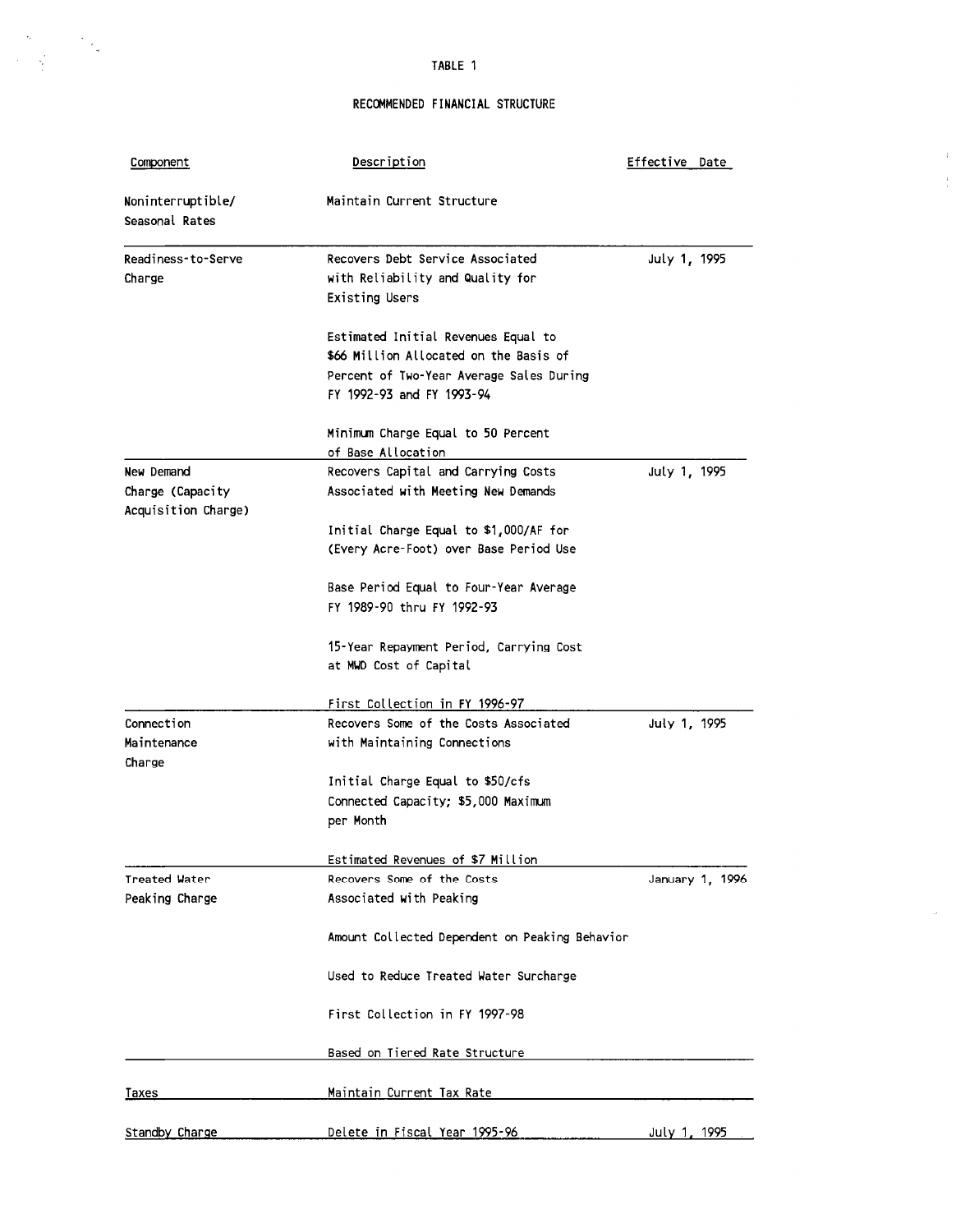### ATTACHMENT 1

## ADDITIONAL REVENUE SOURCES

#### CALCULATION METHODOLOGY

Readiness-to-Serve Charge - A charge allocated on the basis of historical water usage to recover the annual non-tax supported debt service that is needed to meet the reliability and quality needs of existing users. The water usage would be calculated initially by averaging the total water sales by agency for the past two years beginning in fiscal year 1992-93. Long-term seasonal storage service (LTSSS) deliveries during May through September 1993 and water taken under the one-time drought storage agreements (OTDS), Cooperative Storage Program (COOP), and 1993 Demonstration Program (DEMO) would be subtracted from the water sales calculations. The calculation of historic water sales calculations. The calculation of filst water usage would become a prospective, four-year roffing.<br>---------- Puture IF888 deliveries would be subtracted from the dverage. Future hisss deliveries would be subtracted from the<br>President had been made been made been made been made been made. kis calculation only il contractual arrangements had been made. LOL UCIIIZACION OI CHAC WATER IN THE IUTURE. DEVELOPMENT OI A LTSSS program would be developed next year with input from our member agencies.

 $T$  minimum amount to be paid by each another paid by each agency would be paid by each agency would be paid by parameter on 50 percent on 50 percent of the base two years the base two years the base two years the base of t based on 50 percent of the base two year average calculation. This minimum amount would be refined next year when Metropolitan and the member agencies would be able to more accurately assess future demands on the system after completion of the Integrated Resources Planning (IRP) process, as well as evaluate appropriate levels of reliability.

 $\frac{1}{2}$  ,  $\frac{1}{2}$ 

((FY 1992-93 Sales less ((LTSSS allocated to May and June  $(1993)$  + OTDS + COOP + DEMO)) + (FY 1993-94 Sales less ((LTSSS allocated to July, August, and September 1993) + OTDS +  $COOP$  +  $DEMO$ ) )  $/2$  = Annual Average Water Deliveries

RTS Revenue Requirements - - PTS per AF Annual Average Water Deliveries

RTS Per AF \* Agency's Annual Average Water Deliveries = Agency's Total RTS Charge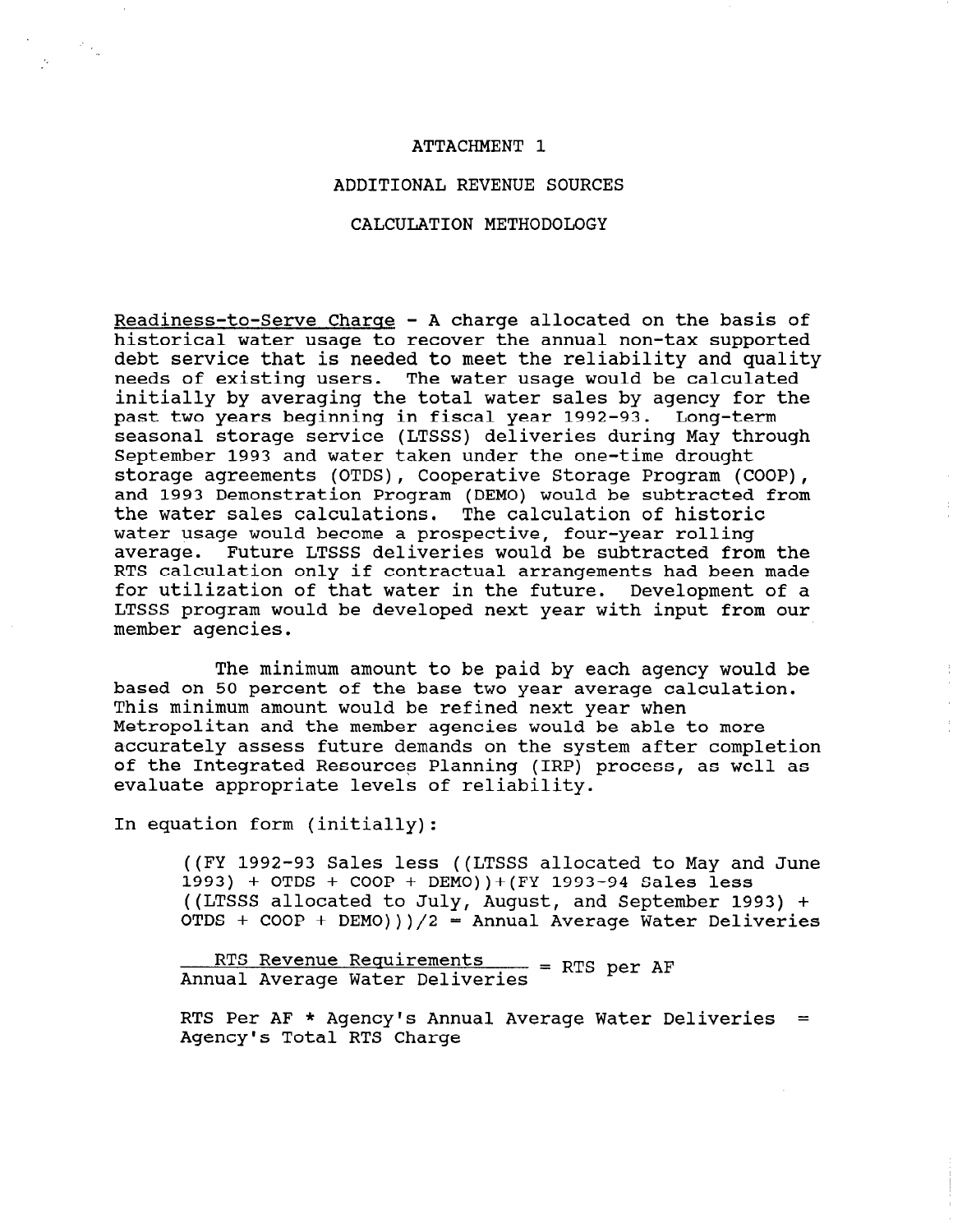The charge would be based on the average prior two fiscal year water sales, and would eventually be based on a four-year rolling average.

 $\frac{1}{\sqrt{2}}\frac{1}{\alpha}$ 

 $\mathcal{L}^{\mathcal{L}}(\mathcal{L})$ 

New Demand Charge - Revenues received from a charge placed on water usage above historical water usage. The revenues generated would be used to recover the capital and carrying costs associated with accommodating new demands on Metropolitan. The base water use would be calculated by averaging each agency's total water sales for the four years beginning fiscal year 1989-90. A rolling historic four year average would be compared to the base amount. In the calculation of the base year and rolling four year averages, LTSSS, OTDS, COOP, and DEMO would be handled the same way as with the RTS. Any volume of water from the rolling average that is above the base amount would result in a new demand charge (NDC). The amount to be charged for each acre-foot of water used above the highest historic four year average (base amount) would equal the dollar amount to develop an extra foot of water for household consumption. This amount in equation form:

(FY 1989-90 Sales + FY 1990-91 Sales) + (FY 1991-92 Sales less OTDS) + (FY 1990-93 Sales) + (f1 1991-92 Sale)<br>less OTDS) + (FY 1999-93 Sales less ((LTSSS allocated t May and June 1992-93 Sales 1995 ((LISS allocated to May and June 1993) + OTDS + COOP + DEMO)))/4 = Base Annual<br>Average Water Deliveries in AF or Base Amount

 $\left(\frac{1}{2}, \frac{1}{2}, \frac{1}{2}, \frac{1}{2}, \frac{1}{2}, \frac{1}{2}, \frac{1}{2}, \frac{1}{2}, \frac{1}{2}, \frac{1}{2}, \frac{1}{2}, \frac{1}{2}, \frac{1}{2}, \frac{1}{2}, \frac{1}{2}, \frac{1}{2}, \frac{1}{2}, \frac{1}{2}, \frac{1}{2}, \frac{1}{2}, \frac{1}{2}, \frac{1}{2}, \frac{1}{2}, \frac{1}{2}, \frac{1}{2}, \frac{1}{2}, \frac{1}{2}, \frac{1}{2}, \frac{1}{2}, \frac{1}{2}, \frac{1}{2}, \$ (((FT 1991-92 Sales less OTDS) + (FT 1992-93 Sales less)<br>Connections ((LTSSS allocated to May and June 1993) + OTDS + COOP + DEMO)) + (FY 1993-94 Sales less ((LTSSS allocated to July, August, and September 1993) + OTDS + COOP + DEMO)) + (FY 1994-95 Sales less contractual LTSSS))/4 - Base Annual<br>Average Water Deliveries) \* NDC per AF = NDC Revenues

 $\mathcal{O}(\mathcal{O})$  and agency exceeds its highest highest highest highest highest highest highest highest highest highest highest highest highest highest highest highest highest highest highest highest highest highest highest Once an agency exceeds its highest historic four year average, then that new four year average would become its base. The charge would be \$1,000 per AF in fiscal year 1995-96 and gradually increase over five years to the full cost of meeting growth. The amount of the charge would be calculated and The amount of the charge would be calculated and reviewed annually. Payment of the new demand charge would be over a 15 year period. Carrying costs would be added.

Treated Water Peaking Charge - Revenues received from a charge placed on peak week treated flow in the summer season (May through September) in excess of 130 percent of annual average week treated flow by agency. Seasonal storage service deliveries would be deleted from the calculations. This moderate charge would be calculated in equation form as follows:

> Summer Peak Week Flow less SSS - (130 percent  $*$ Annual Average Week Flow less SSS) = CFS of Peaking

Summer Peak Week Flow less SSS - (130 percent \*

 $-2-$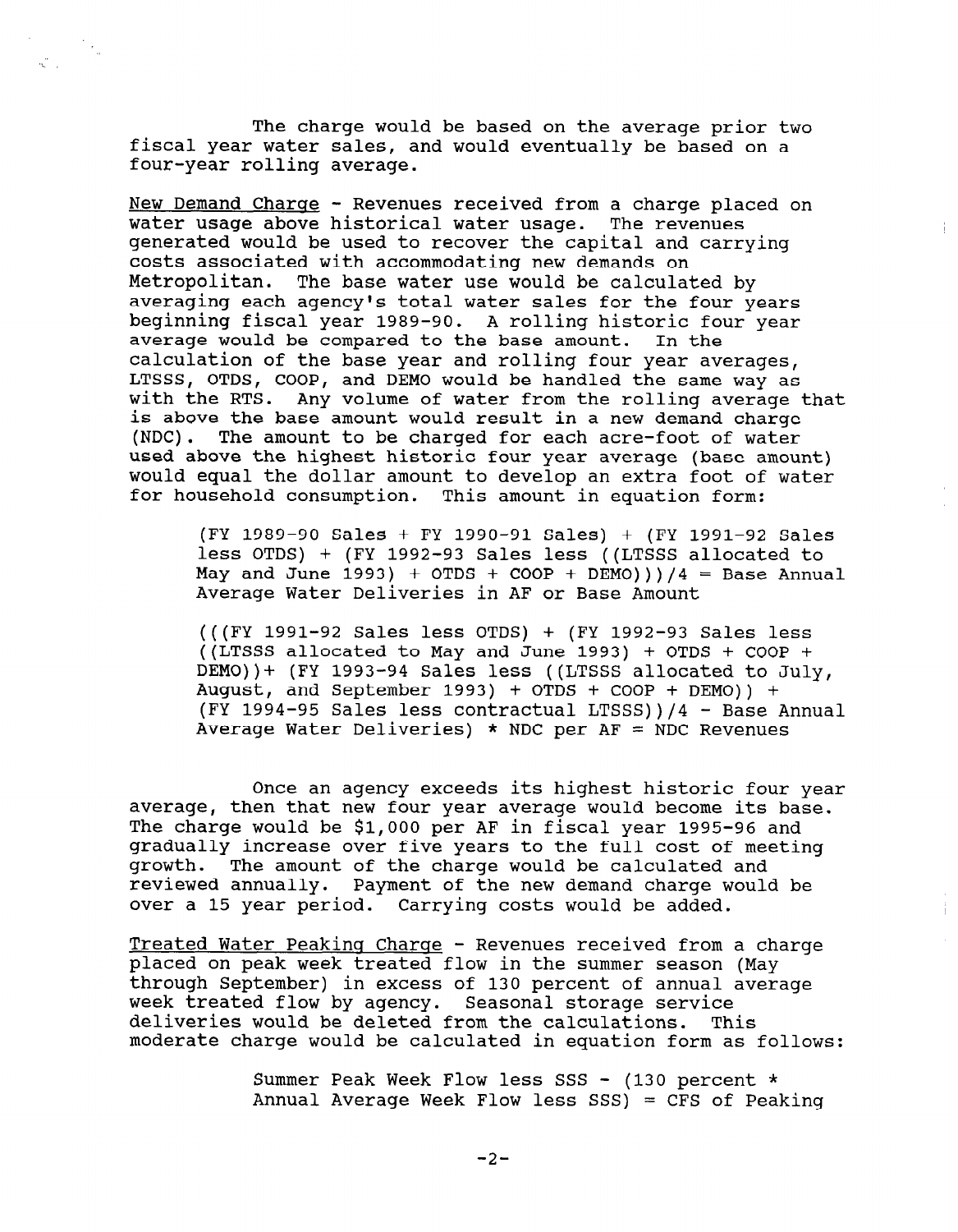CFS of Peaking \* Rate per CFS = Treated Peaking Revenues

This would be calculated based on peaking during calendar year 1996. The revenues (if any) generated would be used to reduce the treatment surcharge in fiscal year 1997-98.

Staff will be analyzing inclining block charges for different levels of treated water peaking. In addition, staff will be analyzing whether 130 percent or some other percentage of annual average week flow is appropriate.

Connection Maintenance Charge - Revenues received from a charge placed on a connection to pay for a portion of the costs of maintaining that connection. Initially, in equation form:

 $$50/CFS * CFS/Connection = Charge per Connection*$ 

\*Maximum of \$5000 per connection per month.

The charge per cfs would be subject to annual review. The charge would be subject to diffusively. charge would be assessed on the portion of flow in each connection that services the agency exclusively.

jmbtbl-2

 $\hat{\zeta}^{\mu}$  .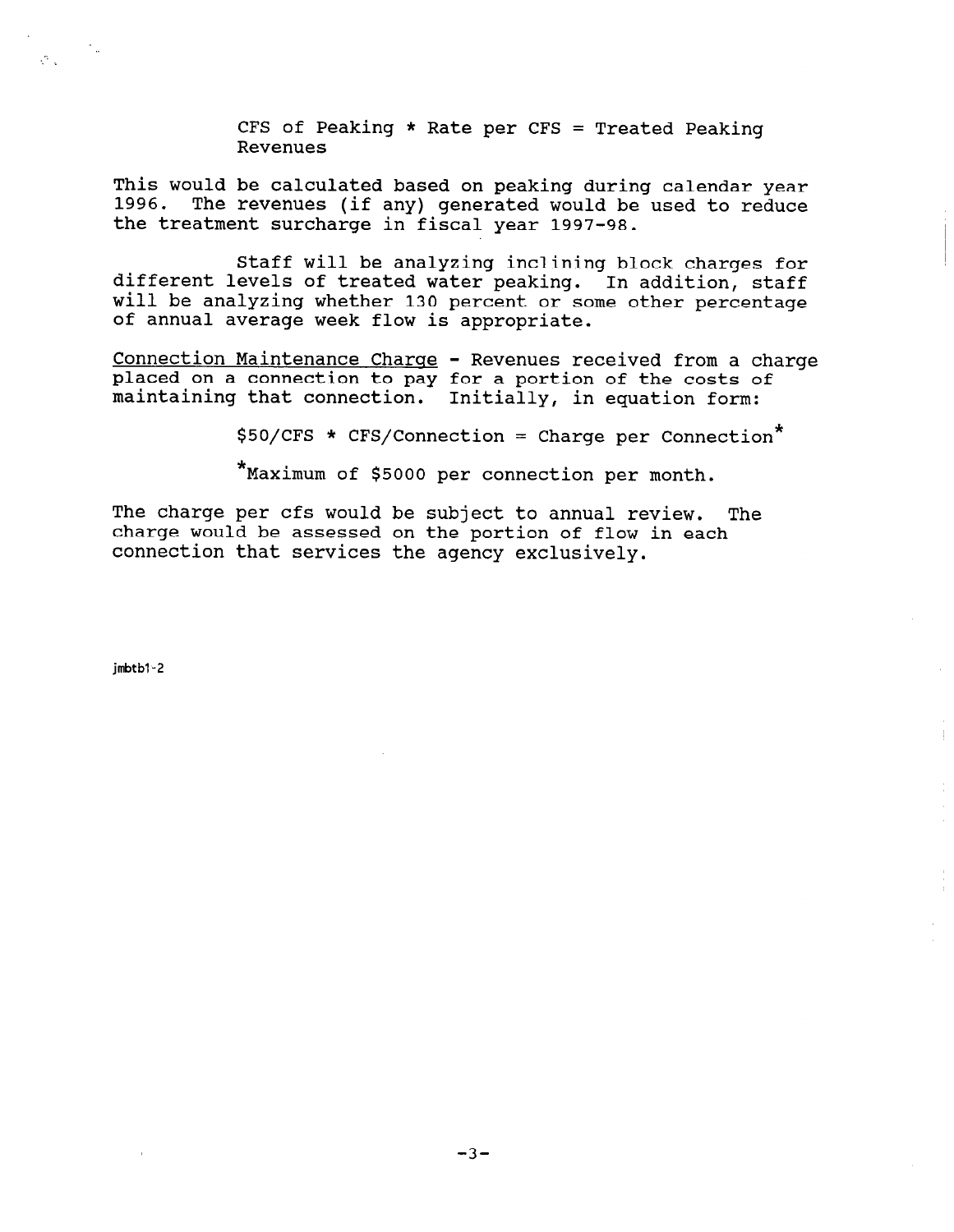|                                      |                                          | TABLE 2               |                                                           |                        |                         |       |
|--------------------------------------|------------------------------------------|-----------------------|-----------------------------------------------------------|------------------------|-------------------------|-------|
| 1994-95 thru<br>1998-99              |                                          |                       | <b>IMPACTS OF NEW REVENUE CHARGES</b><br>(\$ in Millions) |                        |                         |       |
|                                      | 94-95<br>$\frac{1}{2}$                   | 95-96                 | 96-97                                                     | 97-98                  | 98-99                   |       |
| Water Revenue - Base                 | -------<br>575                           | --------------<br>629 | .<br>654                                                  | ---------------<br>751 | ************<br>787     |       |
| Treatment Surcharge Revenue          | 80                                       | 89                    | 101                                                       | 114                    | 128                     |       |
| Taxes                                | 91                                       | 94                    | 97                                                        | 100                    | 102                     |       |
| Interest                             | 22                                       | 24                    | 25                                                        | 27                     | 29                      |       |
| <b>Standby Charge</b>                | 50                                       | 0                     | $\mathbf 0$                                               | $\mathbf 0$            | $\mathbf 0$             |       |
| Power & Misc.                        | 23                                       | 26                    | 26                                                        | 26                     | 26                      |       |
| <b>Connection Maintenance Charge</b> | $\mathbf 0$                              | 7                     | $\overline{7}$                                            | 7                      | 7                       |       |
| Readiness-to-Serve Charge            | $\mathbf 0$                              | 66                    | 87                                                        | 108                    | 124                     |       |
| New Demand Charge                    | $\mathbf 0$                              | $\mathbf{o}$          | $\mathbf{3}$                                              | 11                     | 38                      |       |
| Use of WRSF/Other                    | 15                                       | 20                    | 71                                                        | 56                     | 17                      |       |
| Total                                | ----<br>856                              | 955                   | ------<br>1,071                                           | 1,200                  | ------<br>1,258         |       |
| <b>Treated Peaking Charge</b>        | $\mathbf 0$                              | $\mathbf 0$           | 6                                                         | $\mathbf{7}$           | 8                       |       |
| <b>Rate Effects:</b>                 |                                          |                       |                                                           |                        |                         |       |
| <b>Base Rate Change</b>              | 17                                       | $\mathbf 0$           | 9                                                         | 17                     | 12 <sub>2</sub>         |       |
| Treatment Surcharge Increase         | 10                                       | 0                     | 11                                                        | $\mathbf{o}$           | 12                      |       |
| Member Agency Impact                 | Rates & Charges<br><b>Standby Charge</b> | 6.48%                 | 10.16%<br>$-6.96%$                                        | 6.52%                  | 6.43%                   | 5.95% |
|                                      |                                          |                       |                                                           |                        |                         |       |
| 06-Dec-93                            |                                          |                       |                                                           |                        | P:\FINSERV\RATE-ALT.WQ1 |       |

 $\sim 10^{-1}$ 

÷,

 $\hat{\mathcal{E}}$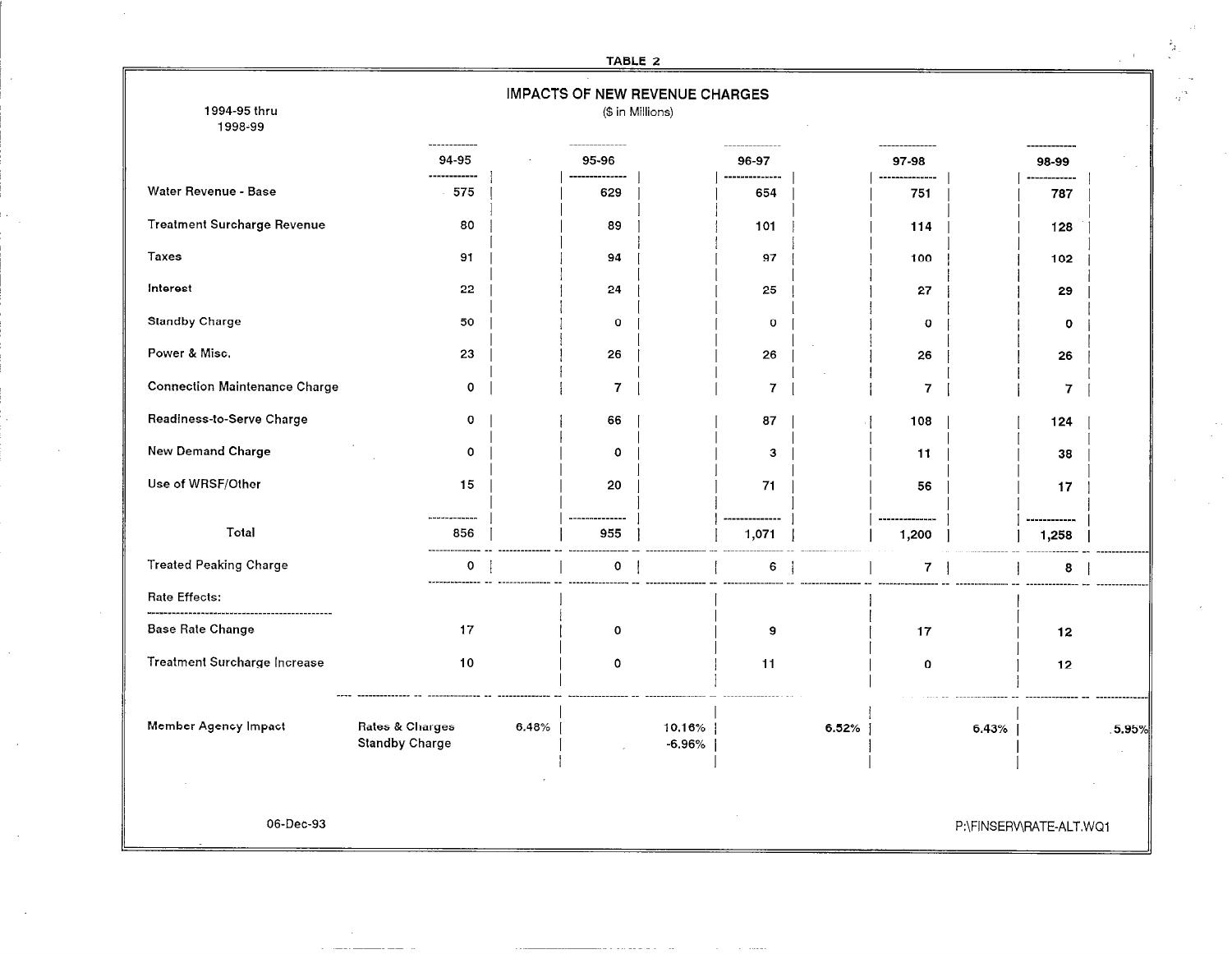FIGURE 1

# **REVENUE PLAN** 1994-95 THROUGH 2002-03